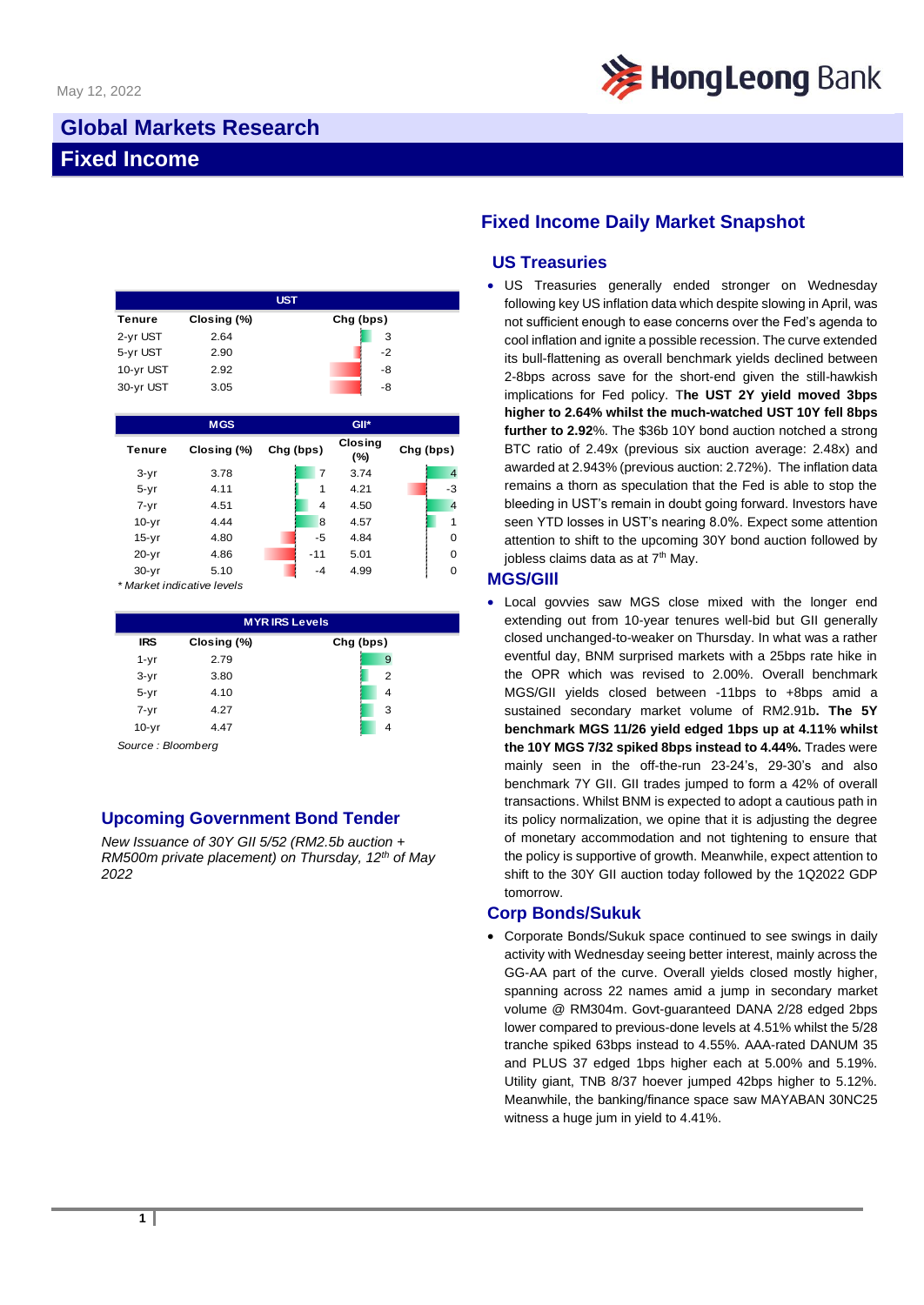May 12, 2022



#### **Daily Trades : Government Bond**

|            |                   | <b>Closing</b> | Vol            | <b>Previous</b> | <b>Previous</b>                   | Chg            |
|------------|-------------------|----------------|----------------|-----------------|-----------------------------------|----------------|
|            | <b>Securities</b> | <b>YTM</b>     | (RM mil)       | <b>YTM</b>      | <b>Trade Date</b><br>(dd/mm/yyyy) | (bp)           |
| <b>MGS</b> | 08/22             | 2.046          | 1              | 1.799           | 10/05/2022                        | 25             |
| <b>MGS</b> | 09/22             | 2.002          | 50             | 1.813           | 10/05/2022                        | 19             |
| <b>MGS</b> | 03/23             | 2.631          | 160            | 2.667           | 10/05/2022                        | $-4$           |
| <b>MGS</b> | 04/23             | 2.873          | $\overline{7}$ | 2.663           | 10/05/2022                        | 21             |
| <b>MGS</b> | 08/23             | 2.907          | 13             | 2.875           | 10/05/2022                        | 3              |
| <b>MGS</b> | 06/24             | 3.667          | 180            | 3.637           | 10/05/2022                        | 3              |
| <b>MGS</b> | 07/24             | 3.782          | 33             | 3.763           | 10/05/2022                        | $\overline{c}$ |
| <b>MGS</b> | 09/24             | 3.792          | 5              | 3.770           | 10/05/2022                        | $\overline{2}$ |
| <b>MGS</b> | 03/25             | 3.776          | 48             | 3.708           | 10/05/2022                        | $\overline{7}$ |
| <b>MGS</b> | 09/25             | 3.980          | 60             | 3.905           | 10/05/2022                        | 8              |
| <b>MGS</b> | 04/26             | 4.056          | 42             | 4.193           | 10/05/2022                        | $-14$          |
| <b>MGS</b> | 11/26             | 4.109          | 65             | 4.096           | 10/05/2022                        | 1              |
| <b>MGS</b> | 05/27             | 4.192          | 13             | 4.182           | 10/05/2022                        | 1              |
| <b>MGS</b> | 11/27             | 4.207          | 63             | 4.186           | 10/05/2022                        | $\overline{c}$ |
| <b>MGS</b> | 06/28             | 4.307          | 68             | 4.359           | 10/05/2022                        | $-5$           |
| <b>MGS</b> | 04/29             | 4.512          | 374            | 4.470           | 10/05/2022                        | 4              |
| <b>MGS</b> | 08/29             | 4.563          | 62             | 4.562           | 10/05/2022                        | 0              |
| <b>MGS</b> | 04/30             | 4.619          | 4              | 4.604           | 10/05/2022                        | 1              |
| <b>MGS</b> | 04/31             | 4.657          | 51             | 4.622           | 10/05/2022                        | 4              |
| <b>MGS</b> | 06/31             | 4.663          | 8              | 4.645           | 10/05/2022                        | $\overline{c}$ |
| <b>MGS</b> | 07/32             | 4.444          | 97             | 4.365           | 10/05/2022                        | 8              |
| <b>MGS</b> | 04/33             | 4.730          | 1              | 4.810           | 10/05/2022                        | -8             |
| <b>MGS</b> | 07/34             | 4.943          | 47             | 4.896           | 10/05/2022                        | 5              |
| <b>MGS</b> | 05/35             | 4.883          | $\overline{c}$ | 4.500           | 10/05/2022                        | 38             |
| <b>MGS</b> | 04/37             | 4.804          | 8              | 4.855           | 10/05/2022                        | -5             |
| <b>MGS</b> | 06/38             | 5.030          | 85             | 4.983           | 10/05/2022                        | 5              |
| <b>MGS</b> | 05/40             | 4.981          | 40             | 4.666           | 10/05/2022                        | 32             |
| <b>MGS</b> | 10/42             | 4.861          | 6              | 4.971           | 10/05/2022                        | $-11$          |
| <b>MGS</b> | 03/46             | 5.011          | $\overline{2}$ | 5.059           | 09/05/2022                        | -5             |
| <b>MGS</b> | 06/50             | 5.103          | 102            | 5.145           | 10/05/2022                        | $-4$           |
| GII        | 07/22             | 1.848          | 140            | 1.798           | 10/05/2022                        | 5              |
| GII        | 05/23             | 2.826          | 25             | 2.648           | 06/05/2022                        | 18             |
| GII        | 07/23             | 2.920          | 15             | 2.599           | 05/05/2022                        | 32             |
| GII        | 10/24             | 3.741          | 102            | 3.698           | 10/05/2022                        | 4              |
| GII        | 08/25             | 3.928          | 9              | 4.003           | 10/05/2022                        | -8             |
| GII        | 03/26             | 3.978          | 35             | 4.005           | 09/05/2022                        | -3             |
| GII        | 09/27             | 4.207          | 72             | 4.233           | 10/05/2022                        | $-3$           |
| GII        | 10/28             | 4.504          | 570            | 4.468           | 10/05/2022                        | 4              |
| GII        | 07/29             | 4.492          | 30             | 4.500           | 10/05/2022                        | $-1$           |
| GII        | 10/30             | 4.667          | 159            | 4.629           | 10/05/2022                        | 4              |
| GII        | 10/32             | 4.570          | $\overline{2}$ | 4.558           | 10/05/2022                        | $\mathbf{1}$   |
| GII        | 11/34             | 4.922          | 50             | 4.941           | 10/05/2022                        | $-2$           |
|            |                   |                | 2906           |                 |                                   |                |
|            |                   |                |                |                 |                                   |                |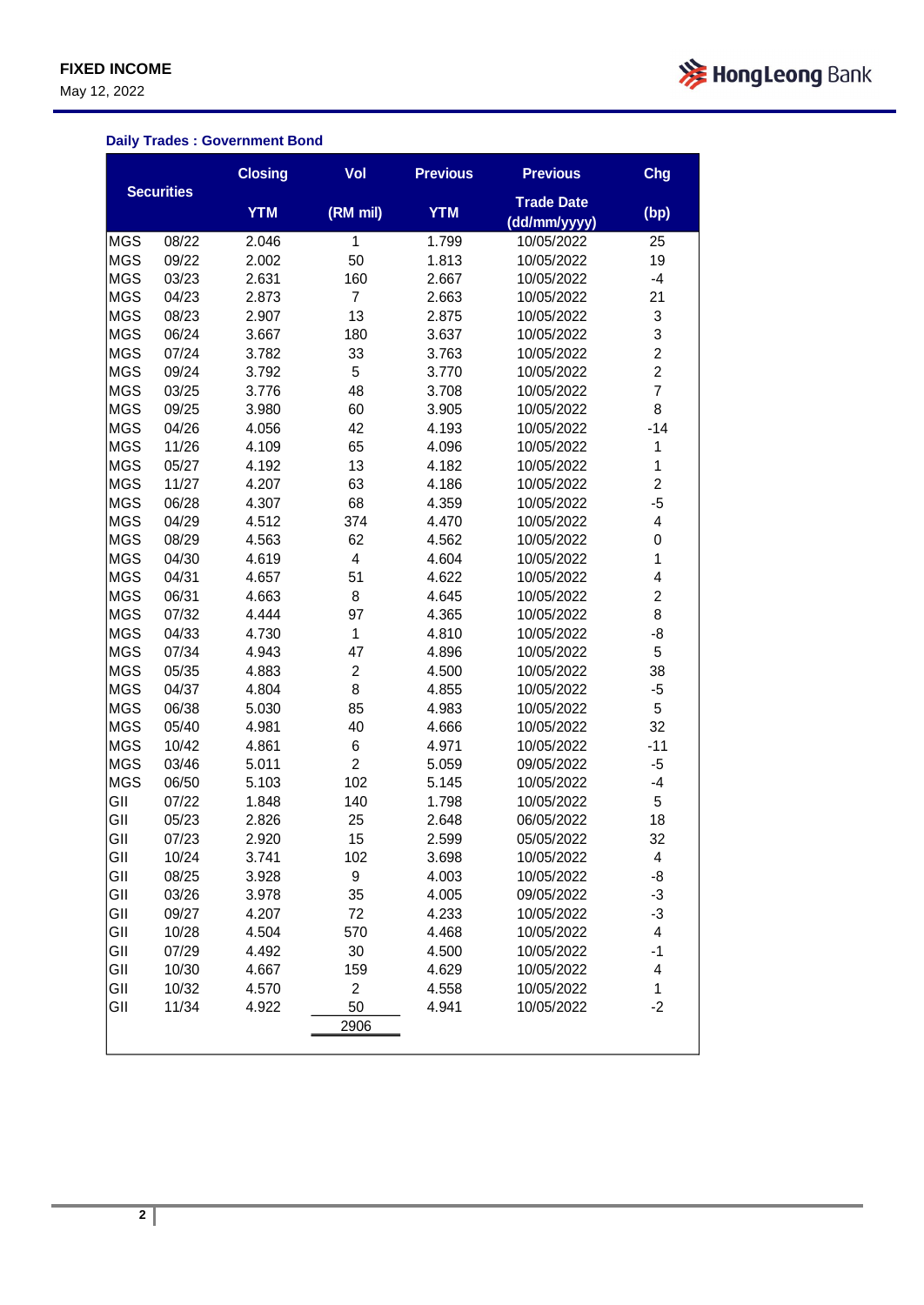May 12, 2022



#### **Daily Trades : Corp Bonds/ Sukuk**

|                                          |       | Rating | <b>Closing</b> | Vol      | <b>Previous</b> | <b>Previous</b>                   | Chg   | <b>Spread</b>          |
|------------------------------------------|-------|--------|----------------|----------|-----------------|-----------------------------------|-------|------------------------|
| <b>Securities</b>                        |       |        | <b>YTM</b>     | (RM mil) | <b>YTM</b>      | <b>Trade Date</b><br>(dd/mm/yyyy) | (bp)  | <b>Against</b><br>MGS* |
| Pengurusan Air SPV Berhad                | 02/23 | GG     | 2.806          | 10       | 2.348           | 08/03/2022                        | 46    | 8                      |
| DanaInfra Nasional Berhad                | 02/28 | GG     | 4.511          | 50       | 4.530           | 09/05/2022                        | $-2$  | 17                     |
| Prasarana Malaysia Berhad                | 03/28 | GG     | 4.520          | 5        | 3.663           | 14/01/2022                        | 86    | 17                     |
| DanaInfra Nasional Berhad                | 05/28 | GG     | 4.548          | 40       | 3.922           | 31/03/2022                        | 63    | 20                     |
| DanaInfra Nasional Berhad                | 02/29 | GG     | 4.633          | 10       | 4.638           | 10/05/2022                        | 0     | 16                     |
| Lembaga Pembiayaan Perumahan Sektor Awam | 04/29 | GG     | 4.642          | 15       | 4.489           | 27/04/2022                        | 15    | 17                     |
| DanaInfra Nasional Berhad                | 10/31 | GG     | 4.659          | 5        | 3.985           | 21/01/2022                        | 67    | 15                     |
| Cagamas Berhad                           | 04/23 | AAA    | 2.852          | 10       |                 |                                   | 285   | 13                     |
| Zamarad Assets Berhad                    | 03/26 | AAA    | 4.619          | 10       | 3.863           | 17/01/2022                        | 76    | 63                     |
| Sarawak Energy Berhad                    | 11/28 | AAA    | 4.700          | 15       | 3.837           | 10/03/2022                        | 86    | 23                     |
| Danum Capital Berhad                     | 02/35 | AAA    | 5.000          | 10       | 4.985           | 05/05/2022                        |       | 13                     |
| Projek Lebuhraya Usahasama Berhad        | 01/37 | AAA    | 5.195          | 50       | 5.181           | 09/05/2022                        |       | 33                     |
| Tenaga Nasional Berhad                   | 08/37 | AAA    | 5.120          | 20       | 4.700           | 15/04/2022                        | 42    | 25                     |
| Sabah Development Bank Berhad            | 05/25 | AA1    | 4.169          |          | 4.170           | 09/05/2022                        | 0     | 39                     |
| Agroto Business (M) Sdn Berhad           | 08/26 | AA1    | 4.798          |          | 4.757           | 28/09/2021                        | 4     | 81                     |
| Malayan Banking Berhad                   | 10/30 | AA1    | 4.407          | 10       | 3.237           | 12/08/2021                        | 117   | $-10$                  |
| Fortune Premiere Sdn Berhad              | 03/23 | AA     | 3.443          | 10       | 3.178           | 21/04/2022                        | 27    | 72                     |
| TSH Sukuk Murabahah Sdn Berhad           | 06/23 | A+     | 3.531          | 30       | 4.076           | 10/02/2022                        | $-55$ | 81                     |
| Tropicana Corporation Berhad             | 06/23 | A+     | 5.282          |          | 5.282           | 10/05/2022                        | 0     | 256                    |
| <b>Tropicana Corporation Berhad</b>      | 09/19 | А      | 6.391          |          | 6.401           | 10/05/2022                        | $-1$  | 142                    |
| Affin Bank Berhad                        | 07/18 | A3     | 4.214          |          | 3.607           | 02/03/2022                        | 61    | $-76$                  |
| YNH Property Berhad                      | 08/19 |        | 6.546          |          | 6.002           | 26/04/2022                        | 54    | 158                    |
|                                          |       |        |                | 304      |                 |                                   |       |                        |

*\*spread against nearest indicative tenured MGS (Source: BPAM)*

| <b>Rating Action</b> |                        |                       |               |  |  |
|----------------------|------------------------|-----------------------|---------------|--|--|
| Issuer               | <b>PDS Description</b> | <b>Rating/Outlook</b> | <b>Action</b> |  |  |
| Nil                  | Nil                    | Nil                   | Nil           |  |  |

*Source: RAM,MARC*